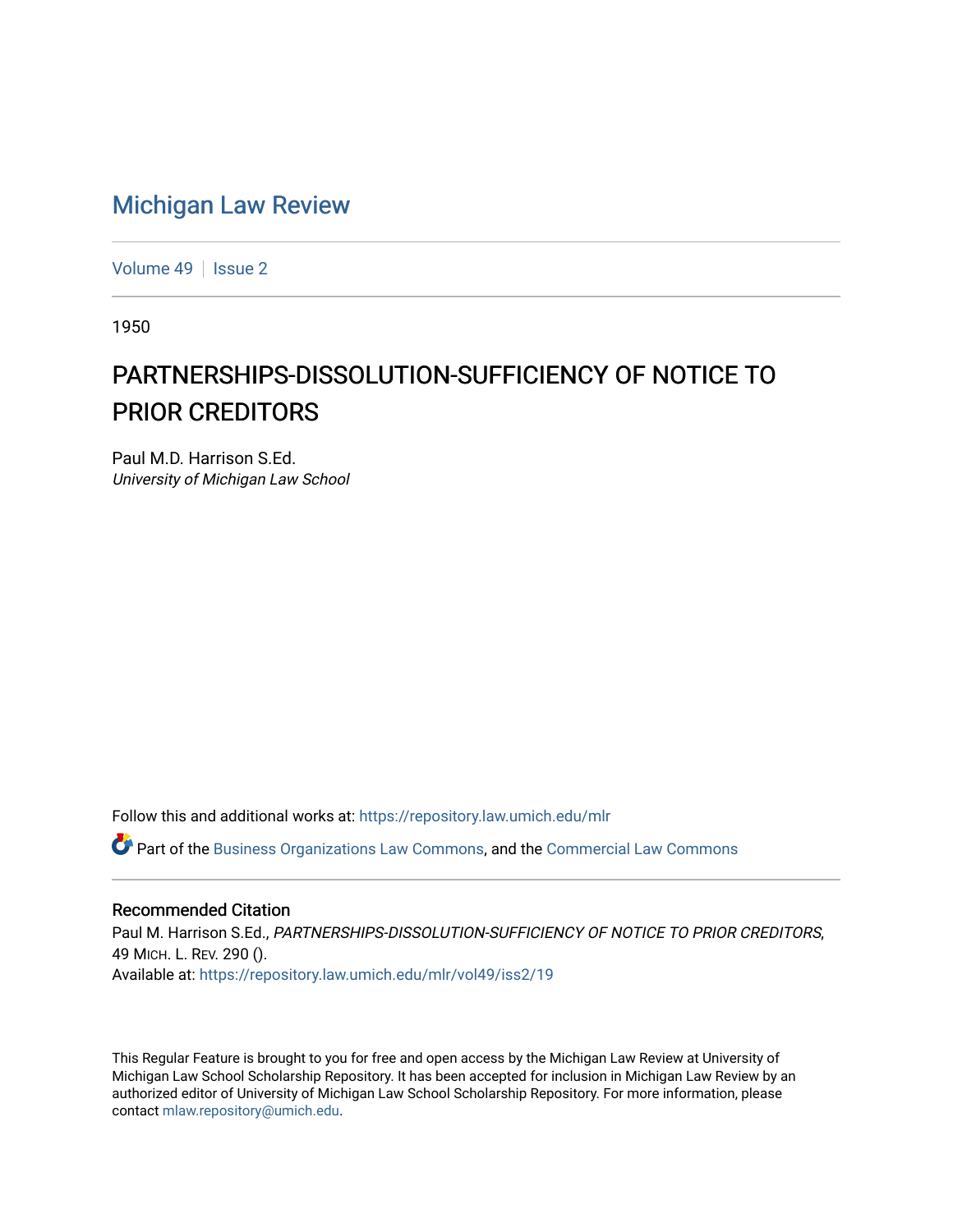PARTNERSHIPS--DISSOLUTION-SUFFICIENCY OF NOTICE TO PRIOR CREDI-ToRs-Plaintiff brought suit on account for merchandise sold and delivered, alleging that the defendants were liable as partners. The defendants admitted that they had dealt with the plaintiff while they were a partnership, but averred that a corporation was formed which took over the partnership and that the merchandise in question had been purchased by the corporation. The trial judge instructed the jury that plaintiff must have notice or knowledge of the dissolution of the partnership to relieve defendants of personal liability, and that mere notice of the formation of the corporation was immaterial. *Held,* judgment for plaintiff affirmed. 'The cases show that the notice may be an express notice or may be implied from the circumstances. However obtained, it must be sufficient to amount to actual knowledge where one who has been dealing with a firm before dissolution is involved."1 *Letellier-Phillips Paper Co.* v. *Fiedler,* (Tenn. App. 1949), cert. denied (Tenn. 1949) 222 S.W. (2d) 42.

The same general problem as to the necessity and type of notice which must be given on dissolution of a partnership is involved when a partnership is succeeded by a corporation.2 The Uniform Partnership Act, following the common law, recognizes a distinction between the type of notice that must be given to a person who extended credit to the partnership prior to dissolution and to the person who did not.<sup>3</sup> Either under the Uniform Act or at common law the difficult problem remains as to what amounts to sufficient notice to a person who has extended credit or dealt<sup>4</sup> with the partnership prior to dissolution. A direct statement made to the creditor personally would obviously be adequate notice of

1 Principal case at 48. As observed at the end of this note, it may be questioned whether the language here quoted represents the decision of the court in the principal case. The other assignments of error brought up on the instructions, however, are not discussed.

<sup>3</sup>Uniform Partnership Act, §35, Tenn. Code (Williams, 1934) §7874. The Uniform Laws Annotated supplement on Partnership lists thirty states which have adopted the act, 7 U.L.A. Supp. (1949).

4 Many courts continue to use the word "dealing" instead of "creditor," even though the state has adopted the Uniform Partnership Act. The common law definition of "dealer" referred to a person who had extended credit to the partnership. A few courts under the common law, however, defined "dealer" as anyone who had business relations with the partnership. The continued use of the word "dealer" in jurisdictions of the latter group would appear to be in error. See 47 C.J. 1139 (1929); Commissioner's Note, 7 Uniform Laws Annotated 193 (1947).

<sup>2</sup> See, 8 FLETCHER, CYc. CoRP. §4020 (1931). The basis of the requirement of notice is sometimes given as that of equitable estoppel. Simmel v. Wilson, 121 S.C. 358, 113 S.E. 487 (1922).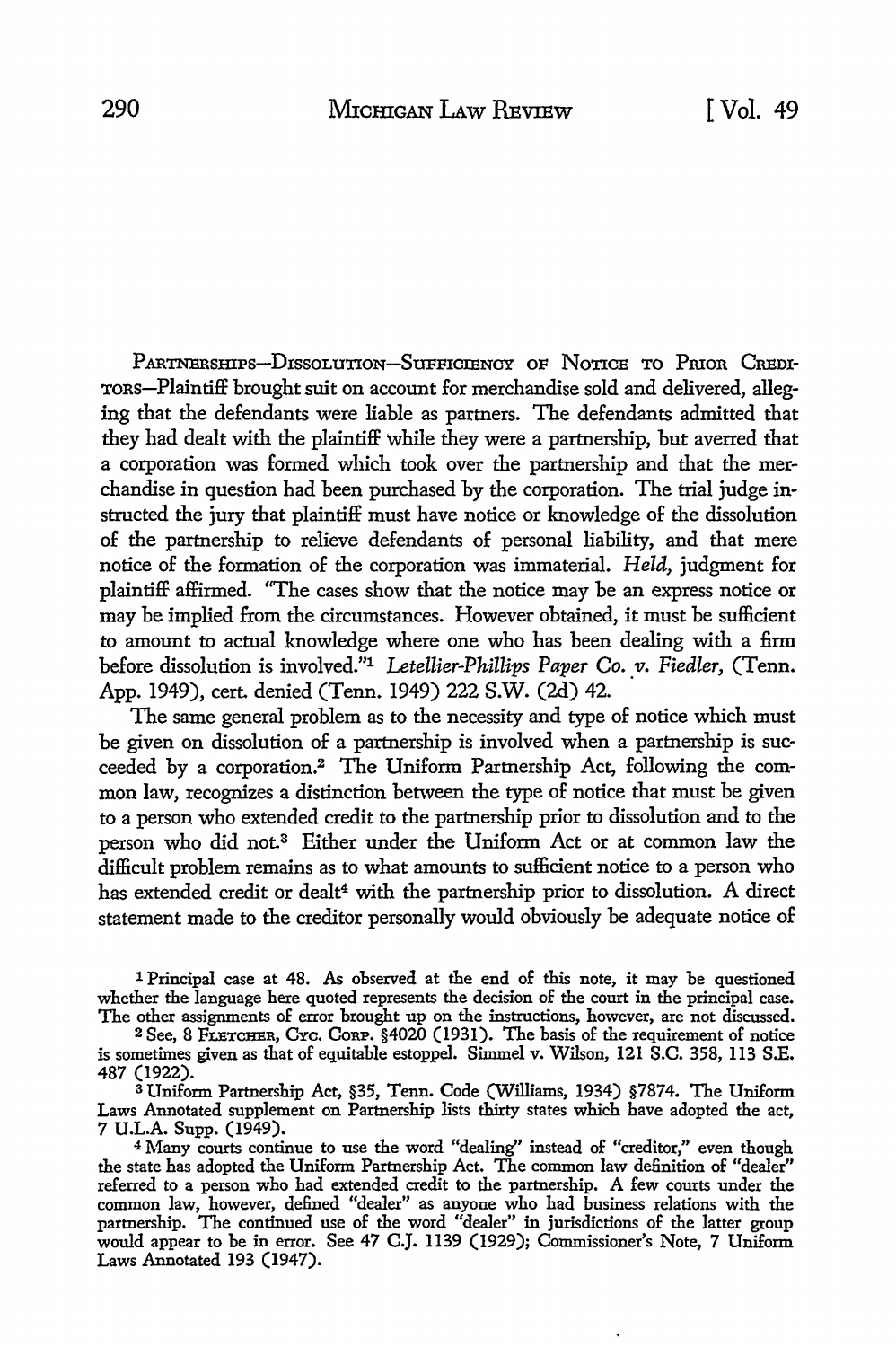dissolution.<sup>5</sup> but the courts normally do not require this.<sup>6</sup> The Uniform Act also permits delivery of a written statement,<sup>7</sup> yet a majority of cases hold that the receipt of the communication must be proved if challenged.8 The filing of **in**corporation papers as required by law is not considered sufficient,<sup>9</sup> nor is recording of a conveyance of a partnership interest executed by one partner in trust for another partner.10 Publication of notice of dissolution in a newspaper or journal is not alone considered to give notice to a prior creditor.11 A change in the title of a firm, without more, is not considered adequate, nor is a substitution of a new letterhead on the stationery.<sup>12</sup> The principal case, in requiring that the notice which is given to the prior creditor be such as to amount to "actual knowledge," appears to have defined notice too narrowly. The Uniform Partnership Act provides that either notice or knowledge will release the former partners from liability for debts incurred after dissolution to persons who had extended credit prior to dissolution.13 "Knowledge" may be either actual knowledge or such knowledge of the dissolution as would make the extension of credit to the dissolved firm bad faith.<sup>14</sup> It is very likely that this court was using language loosely, and meant to require no more than "actual notice" as that term was used at com-

**15 "(2) A** person has 'notice' of a fact within the meaning of this act when the person who claims the benefit of the notice: (a) States the fact to such person. . . ." Uniform Partnership Act, §3.

<sup>6</sup>Burke Machine Co. v. Copenhagen, 138 Ore. 314, 6 P. (2d) 886 (1932); Mulkey v. Anglin, 166 Okla. 8, 25 P. (2d) 778, 89 A.L.R. 980 (1933); Principal case at 48. *Contra*: Southern States Supply Co. v. Lyon, 173 N.C. 445, 92 S.E. 145 (1917); Thomp-<br>son v. Harmon, (Tex. Comm. App., Sec. A, 1919) 207 S.W. 909.

7 "A person has 'notice' of a fact within the meaning of this act when the person who claims the benefit of the notice: • • • (b) Delivers through the mail, or by other means of communication, a written statement of the fact to such person or to a proper person at his place of business or residence." Uniform Partnership Act, §3.

<sup>8</sup>Poage Milling Co. v. Joseph Howard and Co., 227 Ky. 353, 13 S.W. (2d) 266 (1929). See CRANE, PARTNERSHIP §361 (1938).

<sup>9</sup>Zaleski v. Wootton, 62 Ariz. 75, 153 P. (2d) 274 (1944); Herring v. Mishawaka Rubber and Woolen Mfg. Co., 192 Ark. 1055, 95 S.W. (2d) 1141 (1936). The basic assumption of the cases that have dealt with this question is that there is nothing inherently inconsistent in having the same persons at the same time engaged in a partnership and a corporation.

10 American Wholesale Corp. v. Cooper, 194 N.C. 557, 140 S.E. 210 (1927). 11 Robinson v. Floyd, 159 Pa. 165, 28 A. 258 (1893); Haynes v. Carter and Upton,

12 Heisk. (59 Tenn.) 7 (1873). Young v. Tibbitts, 32 Wis. 79 (1873) held that if the paper is one that is usually read, then there would be as much notice as a reasonable and prudent reader would have received. Jacob Martin v. William Walton and Co., 1 McCord (S.C.) \*p. 16 (1821) declared that a notice printed in a Gazette is not conclusive, but may be a question for the jury.

<sup>1</sup>2 Roof v. Morrison, Plummer and Co., 37 ill. App. 37 (1890); Overlock v. Hazzard, 12 Ariz. 142, 100 P. 447 (1909); Johnson Tire Co. v. Maddux, (Tenn. 1949) 221 S.W. (2d) 948. *Contra:* Kehoe v. Carville, 84 Iowa 415, 51 N.W. 166 (1892); Holt v. Allenbrand, 52 Hun. (59 N.Y.) 217, 4 N.Y.S. 922 (1889). Cf. Noyes v. Turnbull, 54 Hun. (61 N.Y.) 26, 7 N.Y.S. 114 (1889).

13 Uniform Partnership Act, §35.

<sup>14</sup>Uniform Partnership Act, §3: "(I) A person has 'knowledge' of a fact within the meaning of this act not only when he has actual knowledge thereof, but also when he has knowledge of such other facts as in the circumstances show bad faith."